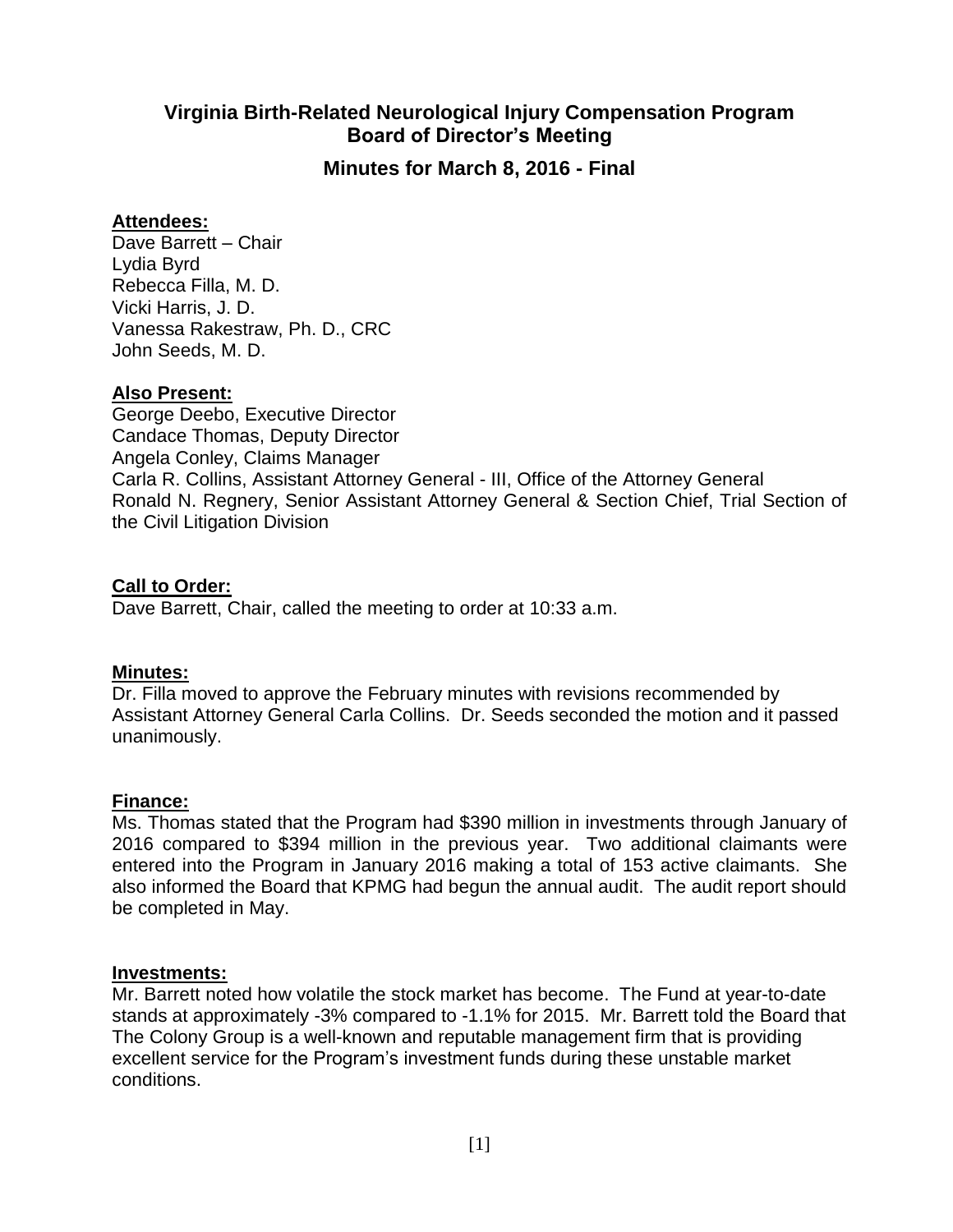**Public Comment:**

None.

# **Closed Session (Legal/Claimant Issues/Pending Cases):**

Ms. Harris moved in accordance with the provisions of Sections 2.2-3711 (A)(7) and 2.2- 3705.5 (16) of the Code of Virginia, that the Board go into closed meeting for the purpose of:

Consultation with legal counsel and briefings by staff members or consultants pertaining to actual or probable litigation, where such consultation or briefing in open meeting would adversely affect the negotiating or litigating posture of the Board, and consultation with legal counsel employed or retained by the Board regarding specific legal matters requiring the provision of legal advice by such counsel regarding:

Discussion of records the Virginia Birth-Related Neurological Injury Compensation Program is required to keep confidential pursuant to Virginia Code Section 38.2-5002.2; more specifically, records concerning the deliberations of the Board of Directors in connection with specific claims, as prevented from being disclosed by Virginia Code Section 38.2-5002.2 (iii) and regarding pending litigation.

The motion was seconded by Dr. Seeds and passed unanimously.

## **CERTIFICATION**

Ms. Harris moved the adoption of the following resolution:

**WHEREAS**, the Virginia Birth-Related Neurological Injury Compensation Program's Board has convened a closed meeting on this date pursuant to an affirmative recorded vote and in accordance with the provisions of The Virginia Freedom of Information Act; and

**WHEREAS**, Section 2.2-3712 of the Code of Virginia requires a certification by this Board that such closed meeting was conducted in conformity with Virginia law;

**NOW, THEREFORE, BE IT RESOLVED,** that the Virginia Birth-Related Neurological Injury Compensation Program Board certifies that, to the best of each member's knowledge, (i) only public business matters lawfully exempted from open meeting requirements by Virginia law were discussed in the closed meeting to which this certification resolution applies, and (ii) only such public business matters as were identified in the motion convening the closed meeting were heard, discussed or considered by the Board.

The Board members were polled individually and each certified the motion.

# **Results of Closed Session (Claimant Issues/Pending Cases):**

B-10-08: Dr. Seeds moved that the Board approve the expenditure as requested. The motion was seconded by Dr. Filla and it passed unanimously.